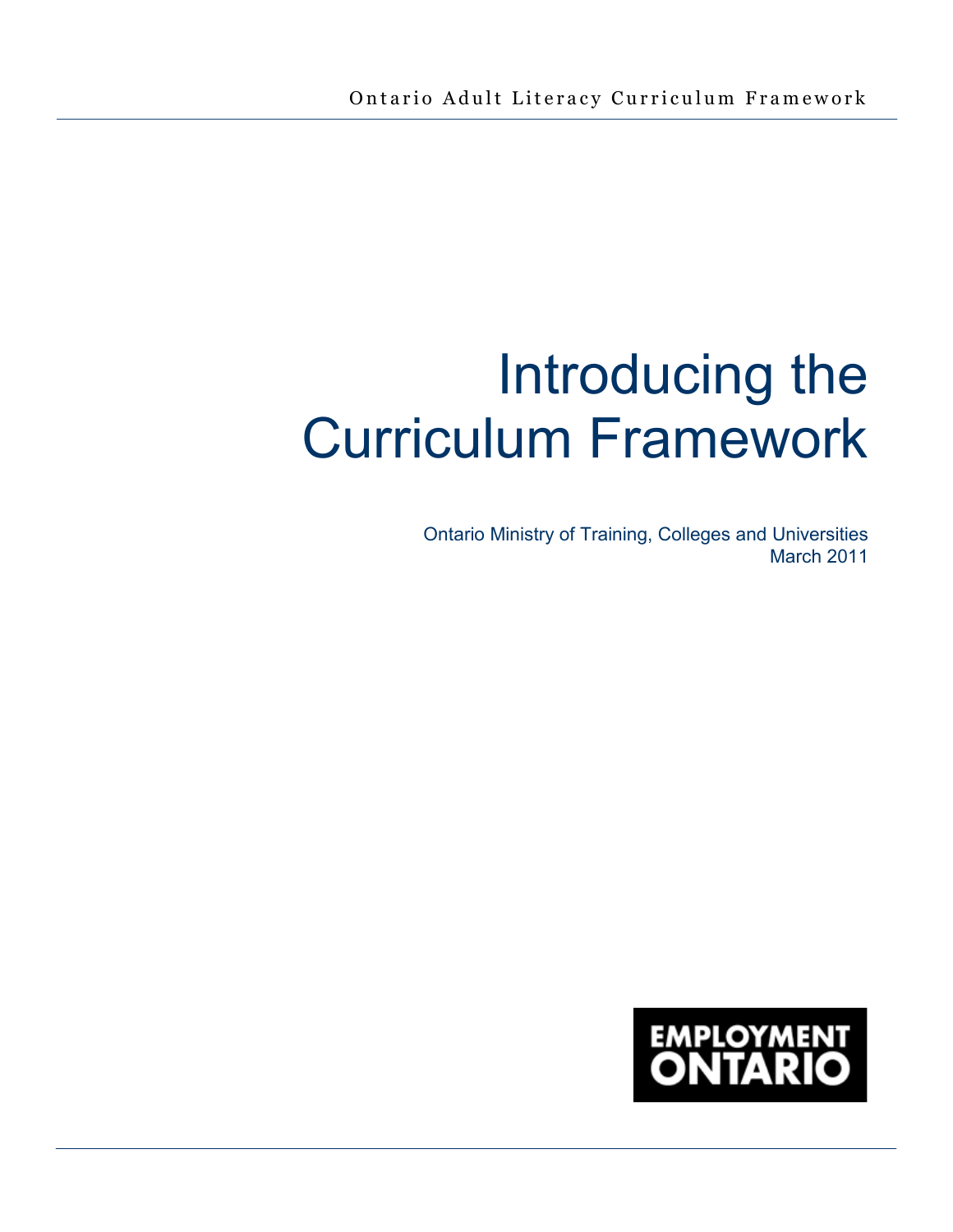# Some background information

The Ontario Adult Literacy Curriculum Framework (OALCF) has been developed to include all the features of competency-based programming, including

- competencies
- assessment
- learner transitions to work, further education and training, or independence
- learning materials

The Curriculum Framework is comprised of six competencies that organize learning content and describe learner proficiency, using three levels of performance.

# What is the Curriculum Framework within the OALCF?

A curriculum framework sets out the content of learning within a system, using an established set of organizing principles. Within the OALCF, the Curriculum Framework uses competencies, broad generic categories of learners' abilities, to organize the full range of learning addressed in the Literacy and Basic Skills (LBS) Program, Ontario's adult literacy system. The primary purpose of the new Curriculum Framework is to make visible the skills, knowledge, and behaviours that adult learners need to fulfill their responsibilities at work, in the community, and within learning situations.

The Curriculum Framework's competency-based approach helps practitioners and learners clarify connections between literacy development and the real-life tasks learners perform in work, learning, and community contexts. It extends literacy instruction beyond discrete skill building and focuses, instead, on the interaction of skills, knowledge, and behaviours that reflect learners' needs, goals, and interests.

# What guided the development of the Curriculum Framework?

The following six principles guided the development of the Curriculum Framework:

- 1. **Address learner needs first and foremost.** The competency-based model allows for the development of effective, meaningful programming to meet the complex and changing needs of learners. By using context-free competencies, the Curriculum Framework enables learners to work towards their chosen goals and to change goals part way through a learning program, if they wish to do so. The Curriculum Framework also supports the real-life application of skills, knowledge, and behaviours, allowing learners to draw clear connections between what they learn in the classroom and how this learning applies outside the LBS Program.
- 2. **Make practitioners' jobs easier.** This principle acknowledges the important role that practitioners play in supporting learners as they work towards their goals. The Curriculum Framework is designed to make learning objectives explicit through its use of tasks and to provide clear direction to practitioners as they work with learners to select appropriate content.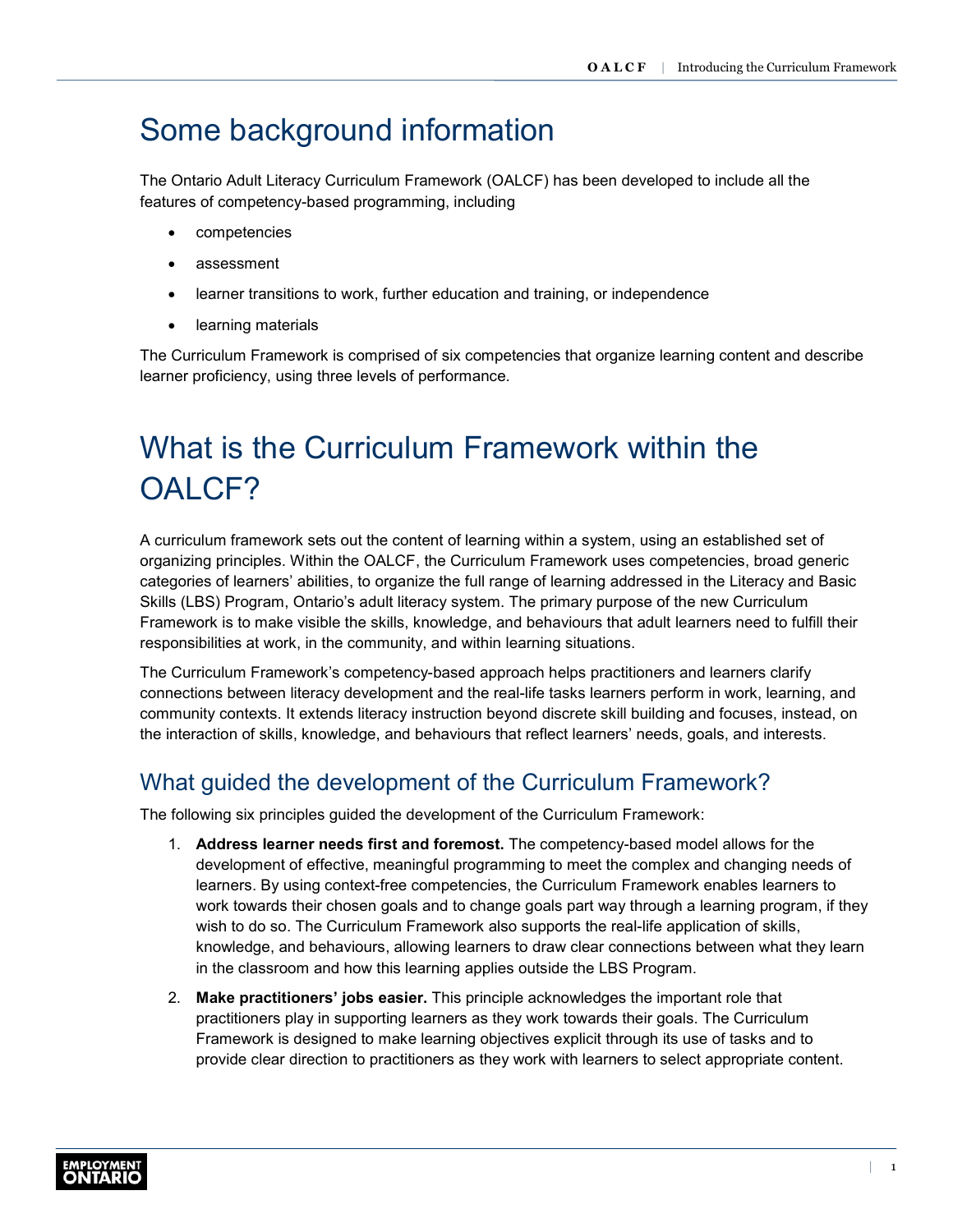- 3. **Be appropriate for, and accessible to, learners, and practitioners with diverse cultural needs.** This principle acknowledges that learners in literacy programs have diverse cultural and linguistic needs. Built upon the tasks learners need to be able to do once they complete their literacy programming, the Curriculum Framework considers the cultural and linguistic realities in which tasks will need to be carried out—making room for the type of instruction necessary to help all learners achieve their goals.
- 4. **Be accountable to the public.** This principle acknowledges the responsibility of LBS delivery agencies to deliver efficient and effective programming. The Curriculum Framework is designed so that members of the public, funders, and other stakeholders can easily understand what the LBS Program delivers.
- 5. **Be built on a specified, strong, theoretical foundation consistent with andragogy.** This principle acknowledges the importance that adult learning theory plays in literacy programming. The Curriculum Framework is consistent with current theories of adult learning, language development, literacy and numeracy development, and theories of task and text complexity.
- 6. **Be clear to learners, practitioners, the Ministry of Training, Colleges and Universities (MTCU), and other stakeholders.** This principle acknowledges that language can be used both to include and to exclude. Throughout the development and documentation process, we have tried to use clear language to produce an accessible Curriculum Framework.

The Curriculum Framework draws on existing frameworks and curricula used in Canada, including the

- *Essential Skills Research Project*
- *Manitoba Stages of Learning*
- *Canadian Language Benchmarks*

It has also drawn on curriculum frameworks used in other countries, in particular,

- the *Australian Core Skills Framework*
- England's *Adult Literacy and Numeracy Core Curricula*
- the United States' *Equipped for the Future Standards*

# What are the features of the Curriculum Framework?

The Curriculum Framework uses broad competencies to organize learning content and describes learner proficiency using three levels of performance. Tasks and the features that contribute to their complexity are also key features of the Curriculum Framework.

# **Competencies**

Taken together, the six competencies cover the full range of ways in which learners will need to use their abilities once they reach their goals. In this sense, the OALCF competencies extend beyond traditionally narrow concepts of reading, writing, and numeracy. They allow for the integration of thinking and interpersonal skills, as well as the behaviours that help learners apply their skills to manage at work, in the community, and in other educational settings.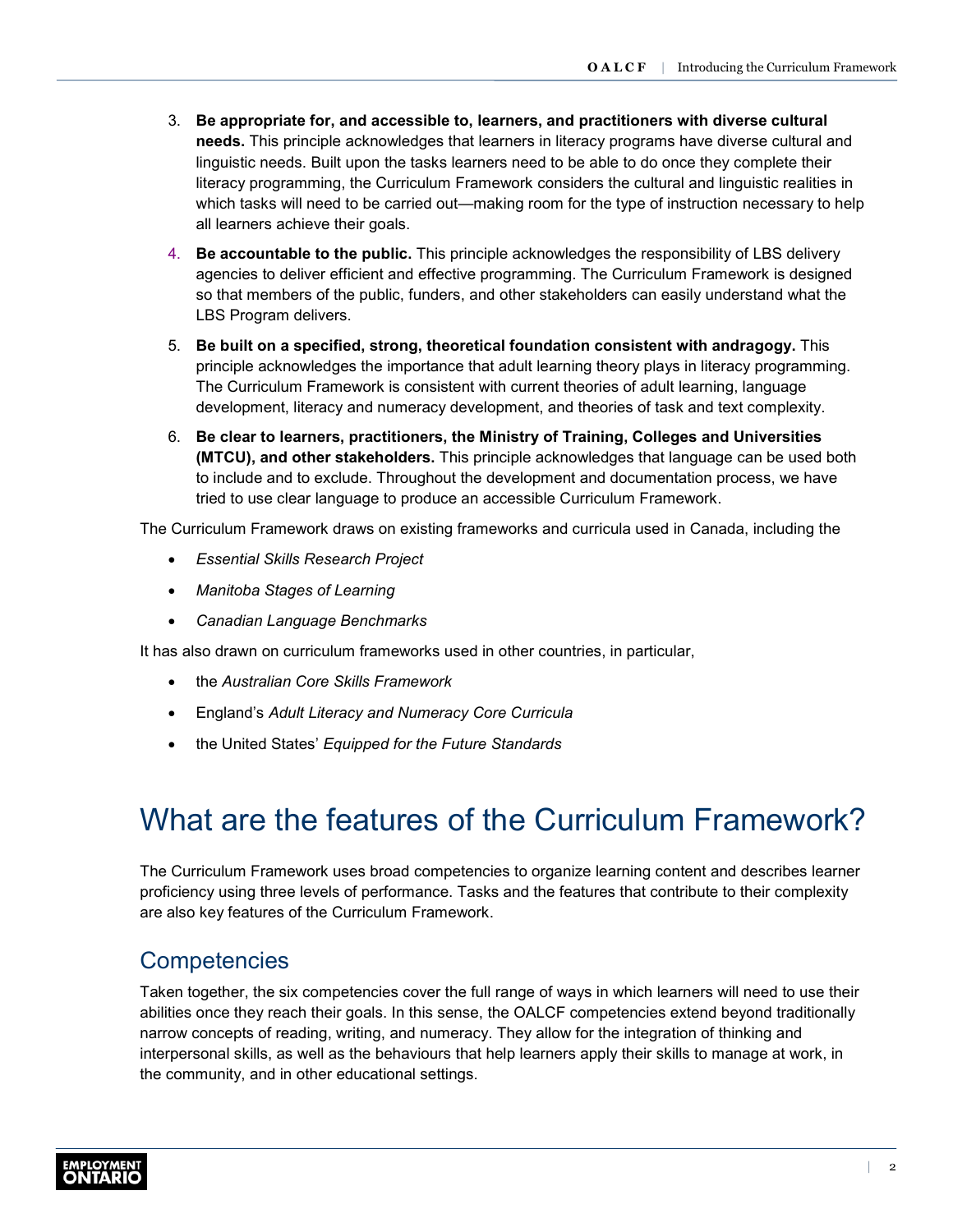Within a competency-based approach, the interaction of skills, knowledge, and behaviours, as well as learners' understanding of how to use their skills, contributes to learners being able to perform tasks. Competency-based education articulates success in many ways, but always key are the learners' abilities to demonstrate success against the standards set by the Curriculum Framework.

### **Developing the competencies**

To establish the competencies, developers synthesized responses to the question: *What should learners learn in literacy programs?* from the literacy service providers in Ontario. Then, development team members representing the interests of learners in anglophone, Deaf, francophone, and Native programs, in addition to representatives from community-based, school board, and college service providers, each independently identified competencies. Through discussion, the team reached consensus on the set of competencies that would comprise the framework.

### Task groups

Task groups organize the content within each competency. They link the broad competencies to program development and make it easier to determine what a learner can or cannot do. When taken together, task groups describe the full range of content within each competency. Task groups present no implied hierarchy, as they can be taught or selected in any order, depending on the learner's goals and needs.

### **Developing the task groups**

To identify task groups, developers gathered and sorted examples of learning activities deemed appropriate and representative of all literacy service providers and all learning contexts within Ontario's adult literacy system.

### Tasks

Tasks and the features that contribute to their complexity constitute a significant portion of the Curriculum Framework. Tasks are purposeful activities that bundle skills, knowledge, and behaviours in unique ways; in their successful demonstration, tasks show practitioners and learners how learning can be transferred to activities in work, family, and community contexts.

The Curriculum Framework supports a task-based approach by helping adults draw connections between what they learn in an educational setting and how they can apply their skills, and knowledge, in everyday activities. While the six competencies provide an overall organizational structure, the task-based nature of the Curriculum Framework supports practitioners as they determine how to teach and assess learning.

### **Developing the tasks**

Development team members representing the interests of learners in the four cultural groups and three delivery sectors each independently contributed task ideas to ensure that the full range of literacy provision was reflected in the curriculum framework within the OALCF.

# Levels of performance

The Curriculum Framework uses three levels to describe a learner's developing proficiency to perform tasks; these levels are informed by the same factors that drive complexity at Essential Skills (ES) Levels 1, 2, and 3. In general, the two features that drive complexity within the Curriculum Framework are the

task descriptors, the features of the task itself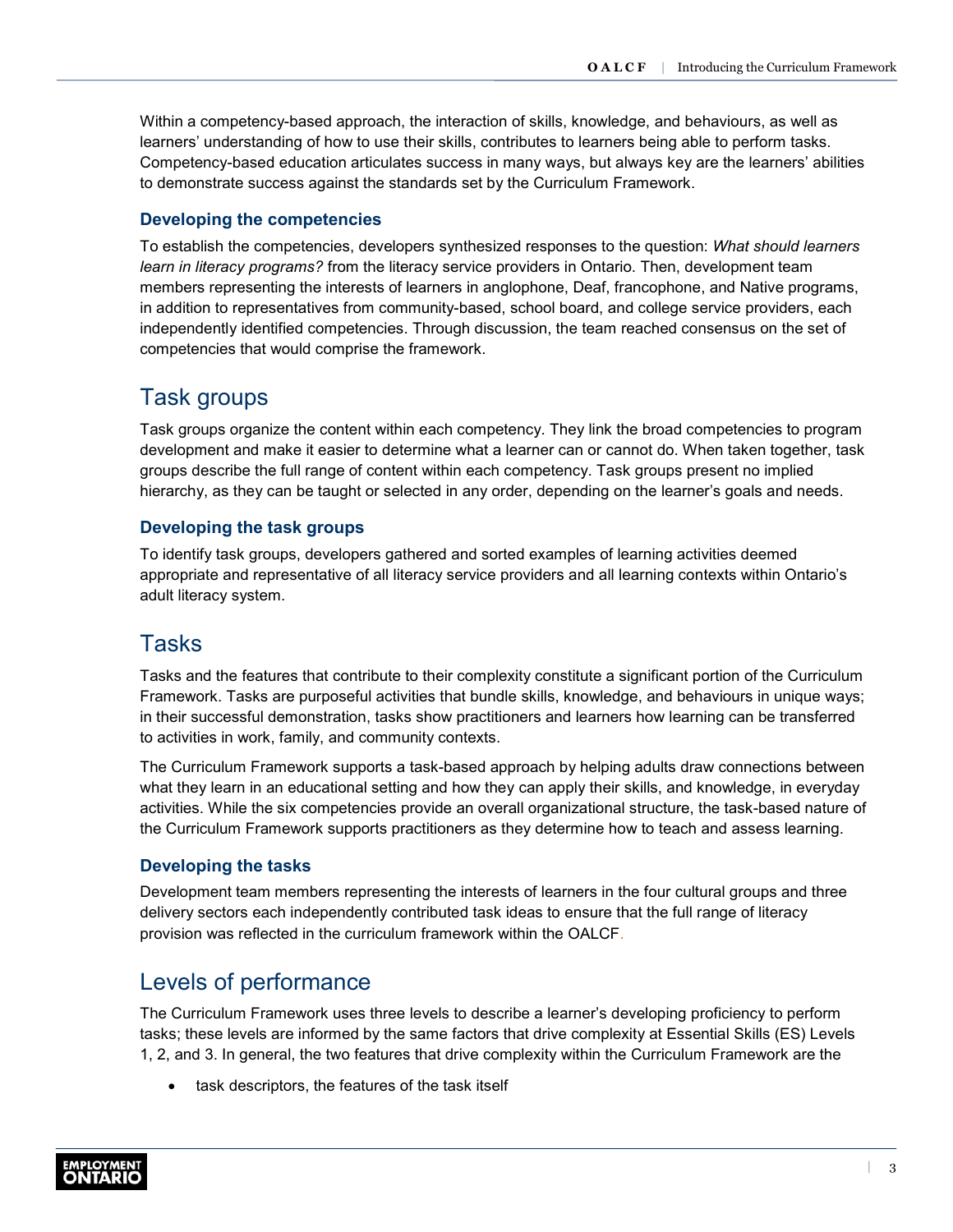• performance descriptors, the qualities of learner performance expected at the end of a given level

To understand the level of performance, these two factors must always be interpreted together. Learners may well demonstrate proficiency at different levels across the different competencies and task groups.

| <b>Descriptors</b>                                                           | $\rightarrow$ Level 2 $\rightarrow$ Level 3<br>Level 1                                     |  |  |
|------------------------------------------------------------------------------|--------------------------------------------------------------------------------------------|--|--|
| Task descriptors describe features of                                        | Tasks are more complex when they                                                           |  |  |
| tasks at the end of a given level.                                           | are not well-defined                                                                       |  |  |
|                                                                              | require more steps                                                                         |  |  |
|                                                                              | can be completed in more than one way, especially<br>when they do not have a set procedure |  |  |
|                                                                              | contain unfamiliar elements, such as context and<br>$\bullet$<br>vocabulary                |  |  |
|                                                                              | involve multiple or complex documents and texts<br>$\bullet$                               |  |  |
| Performance descriptors are the                                              | Learners who perform increasingly complex tasks can                                        |  |  |
| expected features of a learner's<br>performance at the end of a given level. | make inferences to determine task requirements<br>٠                                        |  |  |
|                                                                              | apply their background knowledge and experience<br>to carry out unfamiliar tasks           |  |  |
|                                                                              | manage tasks with unfamiliar elements<br>٠                                                 |  |  |
|                                                                              | identify a variety of ways to complete tasks                                               |  |  |
|                                                                              | find, integrate, and analyze information                                                   |  |  |
|                                                                              | experiment and problem-solve to achieve desired<br>results                                 |  |  |

The following table summarizes features of task complexity used in the Curriculum Framework:

### **The OALCF Curriculum Framework and the Essential Skills Framework**

Like the Essential Skills, the OALCF's Curriculum Framework focuses on the ways in which individuals use their abilities to accomplish tasks outside a learning context. Where skills treated in the Curriculum Framework intersect with ES domains, task descriptors are consistent with ES Levels 1, 2, and 3. In cases where the ES do not have a corresponding complexity scale, either similar task complexity features have been identified to describe tasks along a scale of 1 to 3, or tasks have been deemed appropriate for learners regardless of their level of proficiency.

The Curriculum Framework departs from the ES Framework in that its primary purpose is to support adult learning. To do so, the Curriculum Framework moves away from using the nine Essential Skills established by the ES Framework and adopts, instead, a system whereby learning is organized and articulated to competencies and task groups.

Although the ES scale describes 5 levels of task complexity, the Curriculum Framework addresses the first 3 Levels of the ES. The decision to include only Levels 1, 2, and 3 was informed by International Adult Literacy Survey (IALS) findings, indicating that adults with Level 3 skills can meet most of the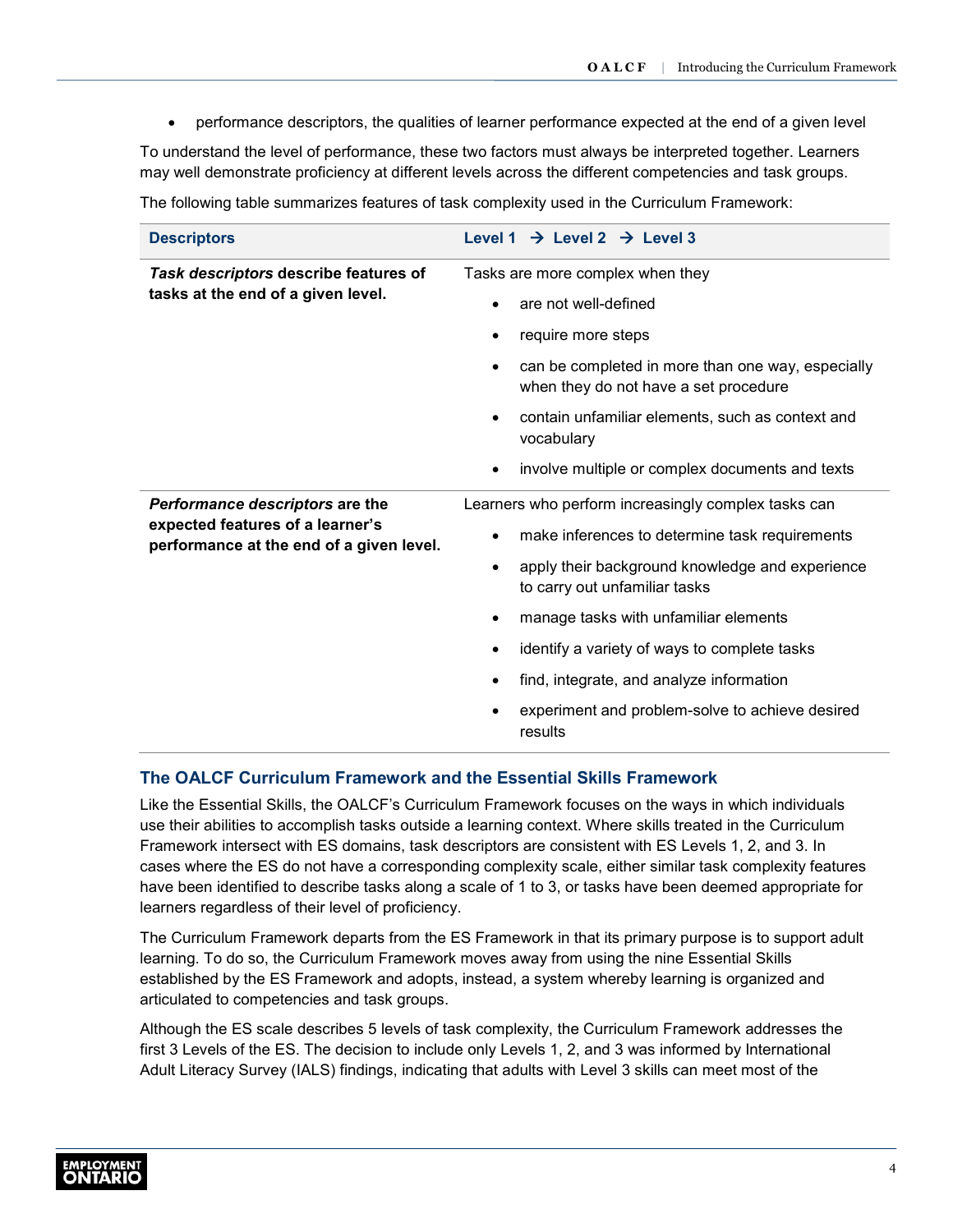Essential Skills demands of daily life and can transfer their learning more easily from one context to another. For programming purposes, practitioners may choose to carry out tasks that rate beyond Level 3 with their learners. However, the focus of the OALCF Curriculum Framework remains on the 3 Levels indicative of foundational literacy and numeracy needs.

#### **The OALCF Curriculum Framework and LBS Levels**

The OALCF Curriculum Framework Levels do not align neatly to the LBS Levels, as LBS Levels organize skills acquisition in a hierarchical manner. In the Curriculum Framework, the skills required to perform a task vary according to task demands.

# How is the Curriculum Framework organized?

The Curriculum Framework is organized according to the following six competencies:

- *A. Find and Use Information*
- *B. Communicate Ideas and Information*
- *C. Understand and Use Numbers*
- *D. Use Digital Technology*
- *E. Manage Learning*
- *F. Engage with Others*

Furthermore, the Curriculum Framework pages are organized into six sections, one for each competency. Each competency section starts with a definition of the competency and any associated task groups.

Task groups and indicators are two other elements of the Curriculum Framework. Task groups organize the content within the larger competency, when necessary. They provide a way to explore features of tasks and performance for different aspects of competencies. Indicators are rooted in individual task groups and exemplify one level; therefore, practitioners, learners, and stakeholders can get a sense of how complexity increases across a task group by reading the indicators.

The table on the following page summarizes the competencies, task groups, and levels.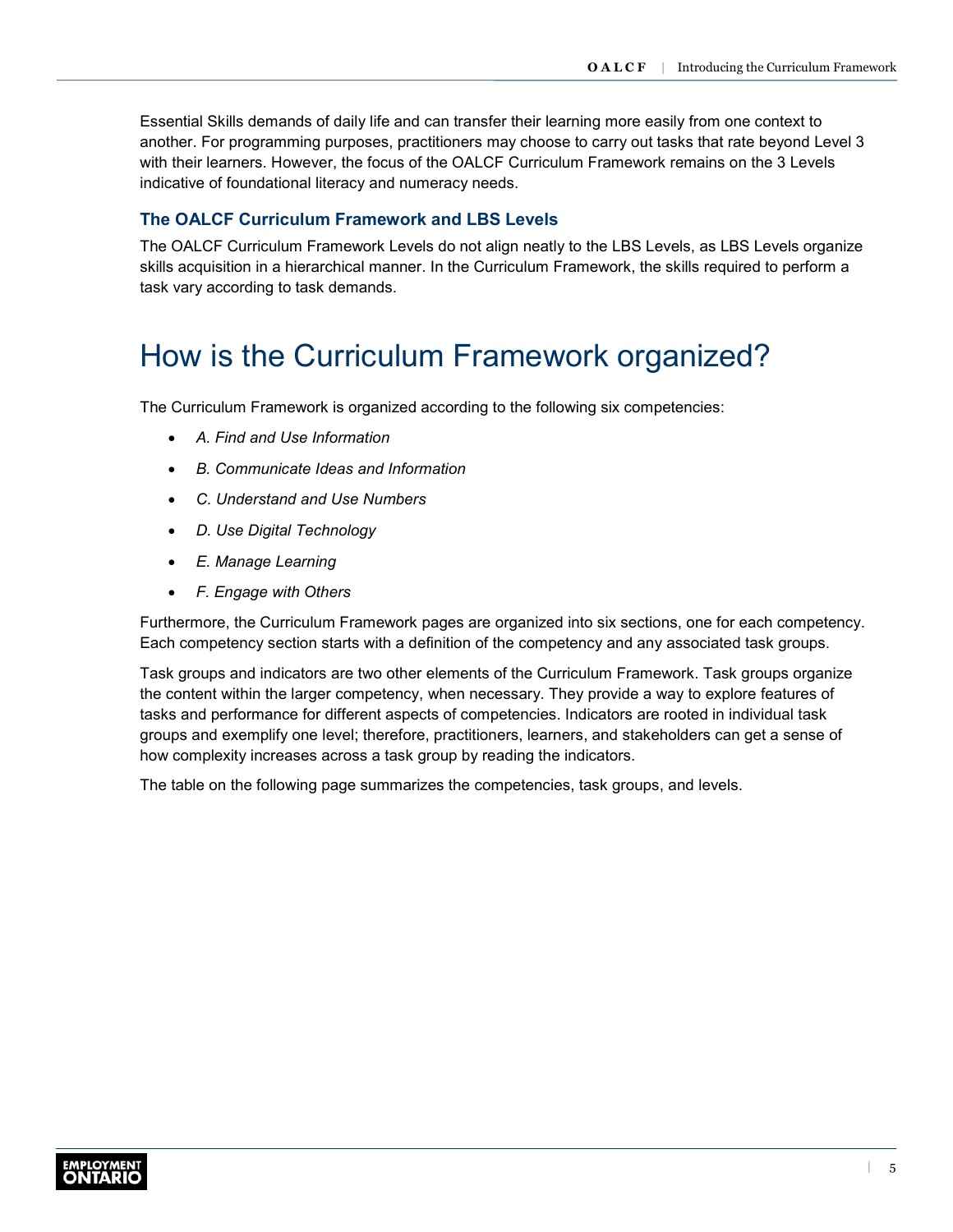| Competency                                        | <b>Task Group</b>                                                                                                                                | Level 1 Indicator                                                                                                                                                                                                                                                                                                 | <b>Level 2 Indicator</b>                                                                                                                                             | Level 3 Indicator                                                                                                                                                      |  |  |
|---------------------------------------------------|--------------------------------------------------------------------------------------------------------------------------------------------------|-------------------------------------------------------------------------------------------------------------------------------------------------------------------------------------------------------------------------------------------------------------------------------------------------------------------|----------------------------------------------------------------------------------------------------------------------------------------------------------------------|------------------------------------------------------------------------------------------------------------------------------------------------------------------------|--|--|
| A. Find and Use<br>Information                    | A1. Read<br>continuous text                                                                                                                      | A1.1 Read brief texts to locate<br>specific details                                                                                                                                                                                                                                                               | A1.2 Read texts to locate and<br>connect ideas and information                                                                                                       | A1.3 Read longer texts to<br>connect, evaluate and integrate<br>ideas and information                                                                                  |  |  |
|                                                   | A2. Interpret<br>documents                                                                                                                       | A2.1 Interpret very simple<br>documents to locate specific<br>details                                                                                                                                                                                                                                             | A2.2 Interpret simple documents<br>to locate and connect information                                                                                                 | A2.3 Interpret somewhat complex<br>documents to connect, evaluate<br>and integrate information                                                                         |  |  |
|                                                   | A3. Extract info<br>from films,<br>broadcasts and<br>presentations                                                                               | Tasks in this task group are not rated for complexity.                                                                                                                                                                                                                                                            |                                                                                                                                                                      |                                                                                                                                                                        |  |  |
| <b>B. Communicate</b><br>Ideas and<br>Information | <b>B1.</b> Interact with<br>others                                                                                                               | <b>B1.1</b> Participate in brief<br>interactions to exchange<br>information with one other person                                                                                                                                                                                                                 | <b>B1.2</b> Initiate and maintain<br>interactions with one or more<br>persons to discuss, explain or<br>exchange information and<br>opinions                         | <b>B1.3</b> Initiate and maintain<br>lengthier interactions with one or<br>more persons on a range of<br>topics                                                        |  |  |
|                                                   | <b>B2.</b> Write<br>continuous text                                                                                                              | <b>B2.1</b> Write brief texts to convey<br>simple ideas and factual<br>information                                                                                                                                                                                                                                | <b>B2.2</b> Write texts to explain and<br><b>B2.3</b> Write longer texts to present<br>describe information and ideas<br>information, ideas and opinions             |                                                                                                                                                                        |  |  |
|                                                   | <b>B3.</b> Complete<br>and create<br>documents                                                                                                   | <b>B3.1a</b> Make straightforward<br><b>B3.2a</b> Use layout to determine<br>entries to complete very simple<br>where to make entries in simple<br>documents<br>documents<br><b>B3.1b</b> Create very simple<br><b>B3.2b</b> Create simple documents<br>documents to display and<br>to sort, display and organize |                                                                                                                                                                      | <b>B3.3a</b> Decide what, where and<br>how to enter information in<br>somewhat complex documents<br><b>B3.3b</b> Create more complex<br>documents to sort, display and |  |  |
|                                                   |                                                                                                                                                  | organize a limited amount of<br>information                                                                                                                                                                                                                                                                       | information                                                                                                                                                          | organize information                                                                                                                                                   |  |  |
|                                                   | <b>B4.</b> Express<br>Express oneself creatively, such as by writing journal entries, telling a story, and creating art<br>oneself<br>creatively |                                                                                                                                                                                                                                                                                                                   |                                                                                                                                                                      |                                                                                                                                                                        |  |  |
| C. Understand<br>and Use<br><b>Numbers</b>        | C1. Manage<br>money                                                                                                                              | C1.1 Compare costs and make<br>simple calculations                                                                                                                                                                                                                                                                | C1.2 Make low-level inferences to<br>calculate costs and expenses<br>that may include rates such as<br>taxes and discounts                                           | C1.3 Find, integrate and analyze<br>numerical information to make<br>multi-step calculations to<br>compare cost options and<br>prepare budgets                         |  |  |
|                                                   | C2. Manage time                                                                                                                                  | C2.1 Measure time and make<br>simple comparisons and<br>calculations                                                                                                                                                                                                                                              | C2.2 Make low-level inferences to<br>C2.3 Find, integrate and analyze<br>calculate using time<br>numerical information to make<br>multi-step calculations using time |                                                                                                                                                                        |  |  |
|                                                   | C <sub>3</sub> . Use<br>measures                                                                                                                 | C3.1 Measure and make simple<br>comparisons and calculations                                                                                                                                                                                                                                                      | C3.2 Use measures to make one-<br>C3.3 Use measures to make<br>step calculations<br>multi-step calculations; use<br>specialized measuring tools                      |                                                                                                                                                                        |  |  |
|                                                   | C4. Manage data                                                                                                                                  | <b>C4.1</b> Make simple comparisons<br>and calculations                                                                                                                                                                                                                                                           | C4.2 Make low-level inferences to<br>C4.3 Find, integrate and analyze<br>organize, make summary<br>data; identify trends in data<br>calculations and represent data  |                                                                                                                                                                        |  |  |
| D. Use Digital<br>Technology                      | n/a                                                                                                                                              | D.1 Perform simple digital tasks<br>according to a set procedure                                                                                                                                                                                                                                                  | D.2 Perform well-defined, multi-<br>step digital tasks                                                                                                               | <b>D.3</b> Experiment and problem-<br>solve to perform multi-step digital<br>tasks                                                                                     |  |  |
| E. Manage<br>Learning                             | n/a                                                                                                                                              | E.1 Set short-term goals, begin to<br>use limited learning strategies,<br>and begin to monitor own<br>learning                                                                                                                                                                                                    | E.2 Set realistic short- and long-<br>term goals, use a limited number<br>of learning strategies, and<br>monitor own learning                                        | E.3 Set realistic short- and long-<br>term goals, use a variety of<br>learning strategies, and monitor<br>and evaluate own learning                                    |  |  |
| F. Engage with<br>Others                          | n/a                                                                                                                                              | This competency is not rated for complexity.                                                                                                                                                                                                                                                                      |                                                                                                                                                                      |                                                                                                                                                                        |  |  |

Figure 1: OALCF Competencies, Task Groups and Levels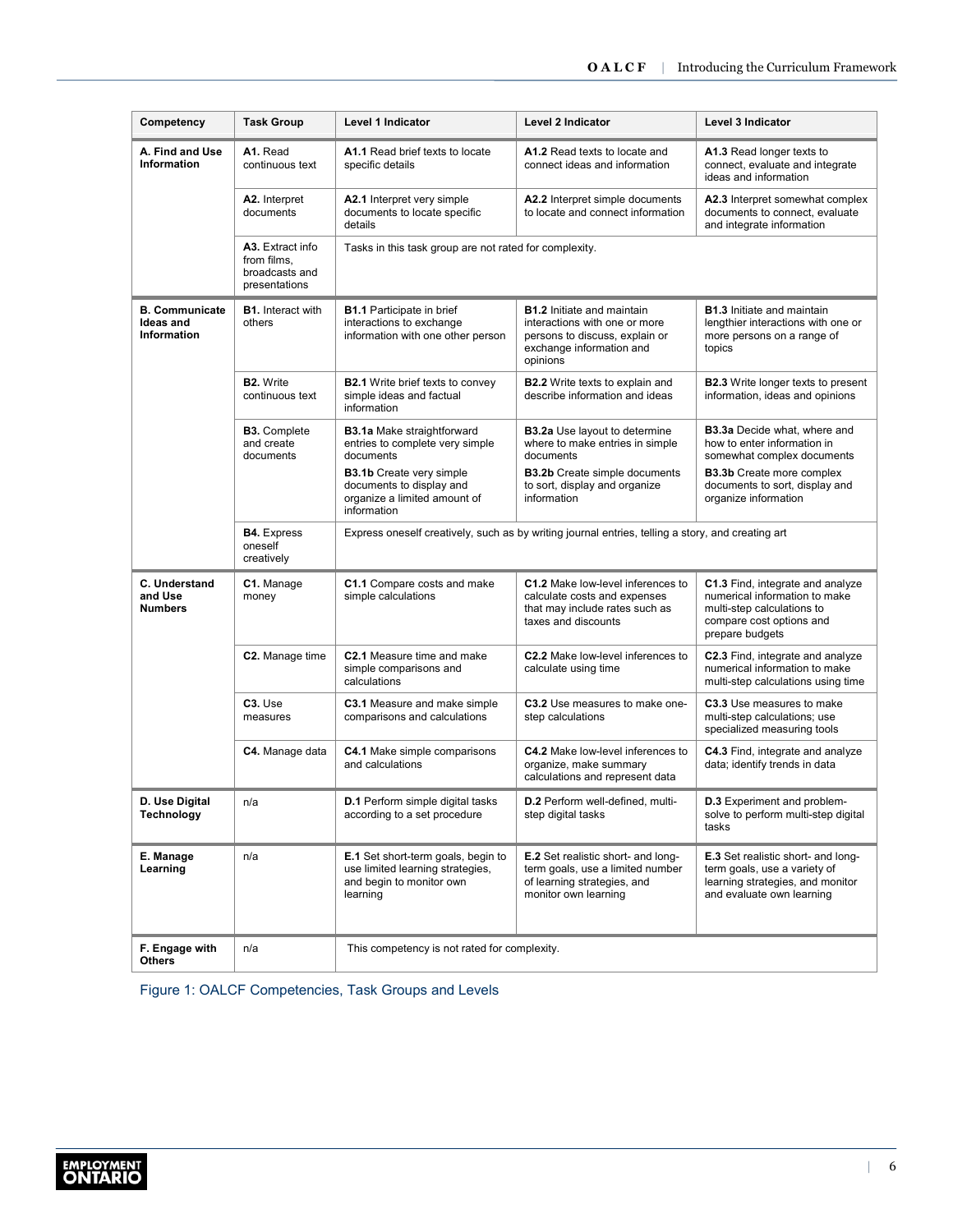# How are the Curriculum Framework pages organized?

Teaching and assessing within the OALCF should consider all aspects of the competencies – the task groups, indicators, and descriptors, as well as the relationship between competencies. Task and performance descriptors are designed to work together and help develop meaningful, contextualized learning opportunities.

The visual on the next page depicts the typical elements of the Curriculum Framework pages and the purpose of each element.

- **Competencies** represent the full range of skills, knowledge, and behaviours addressed in the LBS Program.
- **Task groups** organize the content within the larger competency, when necessary. Task groups have no implied hierarchy; practitioners can teach or select from task groups in any order, depending on learners' goals and needs. Three of the six competencies have task groups.
- **Indicators** describe achievement at the end of each level and present a snapshot of the programming focus at the level.
- **Descriptors** detail the qualities of tasks and learner performance at a given level. They are intended to work in combination with each other to foster understanding of task complexity at a given level within a given task group. Descriptors are typically unique to a level; however, some qualities may apply to more than one level. **Performance descriptors** are observable characteristics of learner performance, whereas **task descriptors** describe the qualities of tasks. Competencies *E. Manage Learning* and *F. Engage with Others* contain only performance descriptors.
- **Example tasks** illustrate what learners can do at the end of a level. Each example task indicates the goal paths in which learners are likely to be expected to perform similar tasks once they have transitioned. They also clarify how the Framework applies to all learners, regardless of their goals.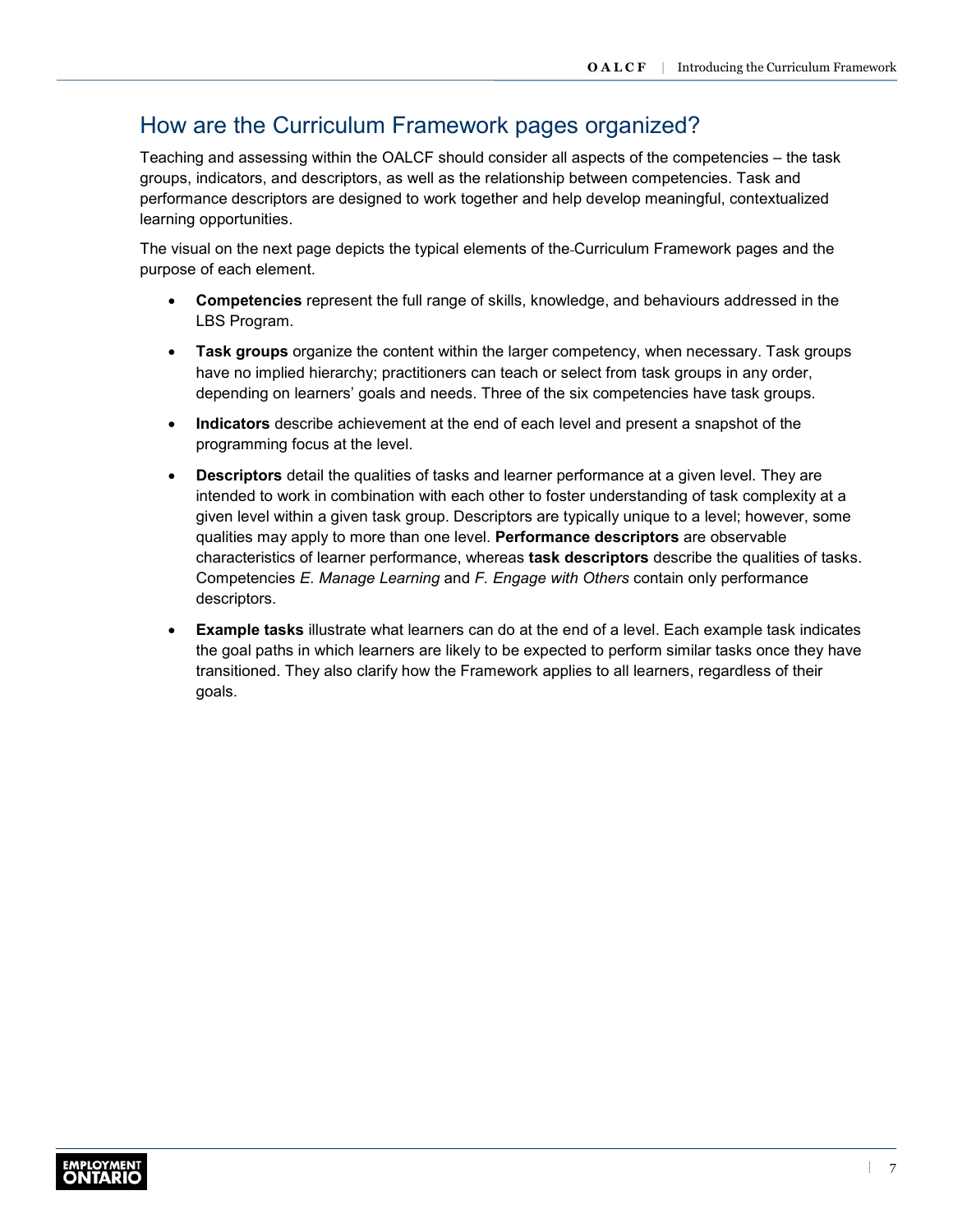

| Examples of tasks learners can do at the end of Level 1:<br>Read brief texts to locate specific details |                                                                                                              |   |           |           |  |  |
|---------------------------------------------------------------------------------------------------------|--------------------------------------------------------------------------------------------------------------|---|-----------|-----------|--|--|
| <b>Tasks</b>                                                                                            | Е                                                                                                            | A | <b>SS</b> | <b>PS</b> |  |  |
| Read instructions on a cleaning product label                                                           |                                                                                                              |   |           |           |  |  |
| Read a brief email confirming the date and time of a meeting                                            |                                                                                                              |   |           |           |  |  |
| Read a brief note from a co-worker                                                                      |                                                                                                              |   |           |           |  |  |
| Follow directions to a local retail outlet                                                              |                                                                                                              |   |           |           |  |  |
| Read a brief blog entry on a familiar top                                                               | Each example task indicates the goal paths in which<br>learners are likely to be expected to perform similar |   |           |           |  |  |
| Read a note in a log book                                                                               | tasks once they have transitioned                                                                            |   |           |           |  |  |
|                                                                                                         |                                                                                                              |   |           |           |  |  |

Example tasks illustrate what learners can do at the end of a level.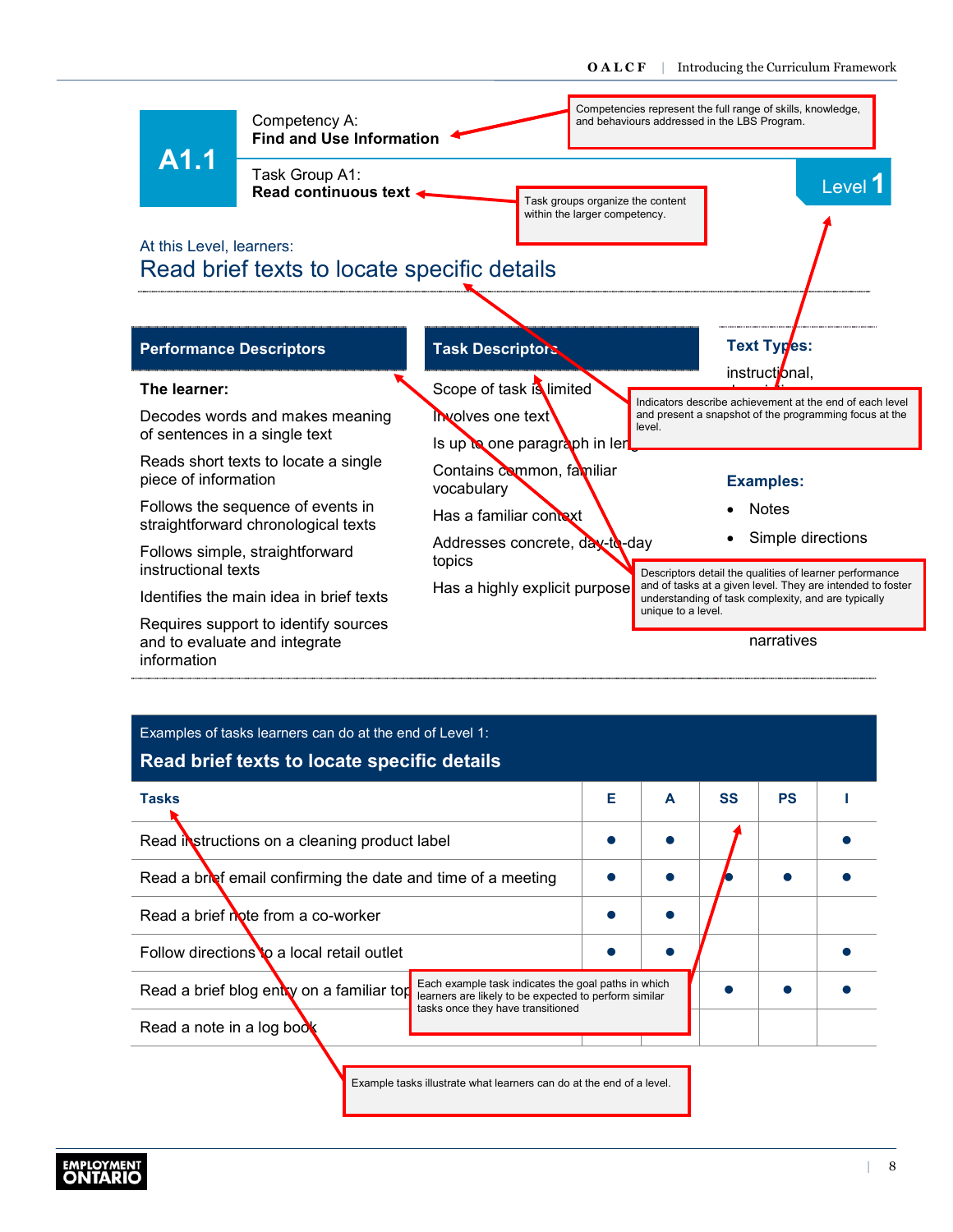# How do you apply the Curriculum Framework?

The Curriculum Framework was designed for use in a variety of settings, including literacy programming delivered in community-based, school board, college, and workplace settings. Although the primary users of the Curriculum Framework are literacy practitioners, other stakeholders can use the Curriculum Framework to better understand the services provided to literacy clients.

The Curriculum Framework supports a range of service delivery functions in Ontario's literacy programs, including information and referral, learner plan development, training, and assessment.

# Information and referral

The Curriculum Framework provides practitioners with a common language for describing and discussing learner performance across the six competencies. Informed decisions about referral can be made based on an understanding of what learners can do and what they need to work on. The consistent use of indicators allows learners to move easily among literacy programs. Other stakeholders can use the indicators to help make informed decisions about client referrals to programs in LBS delivery agencies.

### **Scenario: Facilitating stakeholder referrals**

Luke has been looking for a job for the past six months since he left high school without graduating. While registering at an employment service agency for help, Luke reveals that he does not know how to use the computer to complete the online service application form. As Luke fills out the paper-based version, the employment consultant notices that Luke has trouble completing the form and leaves many of the entry fields blank. Having recently reviewed the summary table of OALCF Competencies, Task Groups and Levels (Figure 1 in this document), the consultant recognizes that Luke is unable to perform a Level 2 task in task group *B3. Complete and create documents*. Based on this information, the consultant suggests that Luke go to a literacy program for further assessment that may indicate he needs to further develop skills for seeking employment.

### Learner plan development

The Curriculum Framework recognizes that a person may be able to do tasks at different levels across the competencies. An individual's performance across the competencies can be analyzed to gain valuable information about her or his areas of strength and to identify areas of need. This information can then be used to support learner plan development. The indicators can be used in the learner plan to show what a learner needs to be able to do once she or he transitions. The information can also be used to make decisions about the appropriate placement of a learner within a program.

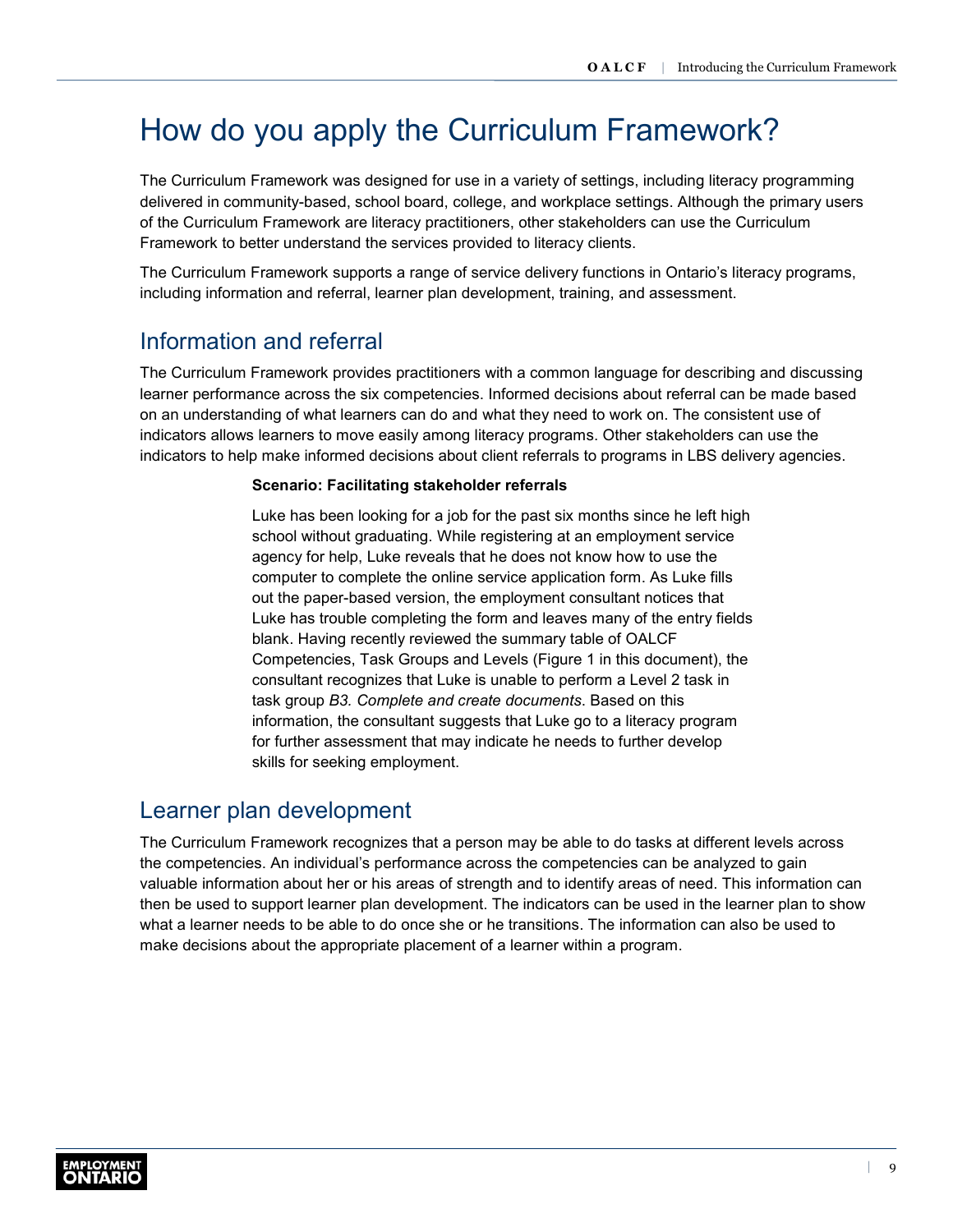#### **Scenario: Understanding patterns of strengths and needs**

Jeremiah was referred to a literacy program by a local employment service agency. He was recently laid off after working in a factory for 15 years. Interested in becoming a welder, Jeremiah wanted to obtain his Secondary School Diploma since he was just a few credits short of achieving it. He could then apply to the welder program at his local community college. His task-based intake assessment yielded the following results:

| <b>Task Group or Competency</b>        | Level |
|----------------------------------------|-------|
| A1. Read continuous text               | 2     |
| A2. Interpret documents                | 2     |
| B1. Interact with others               | 1     |
| B <sub>2</sub> . Write continuous text | 1     |
| B3. Complete and create<br>documents   | 2     |
| C1. Manage money                       | 2     |
| C2. Manage time                        | 2     |
| C <sub>3</sub> . Use measures          | 1     |
| C4. Manage data                        | 2     |
| D. Use Digital Technology              | 2     |
| E. Manage Learning                     | 3     |

The results revealed that Jeremiah needed to focus on improving his abilities in a number of competencies and task groups before he could transition to credit classes. In particular, he needed to focus on task groups *B2. Write continuous text* and *C3. Use measures.*

# **Training**

The Curriculum Framework supports a task-based approach to literacy instruction that helps learners link their literacy learning to the world around them. Completing tasks helps learners understand how they will use skills to respond to real-world demands they will encounter as they transition to their next step. The Curriculum Framework provides a common set of criteria against which practitioners can develop programming that meets the needs of individual learners as they move towards attaining their goals. Practitioners can use example tasks in the Curriculum Framework to determine what tasks might be appropriate for each of the following five learner goal paths: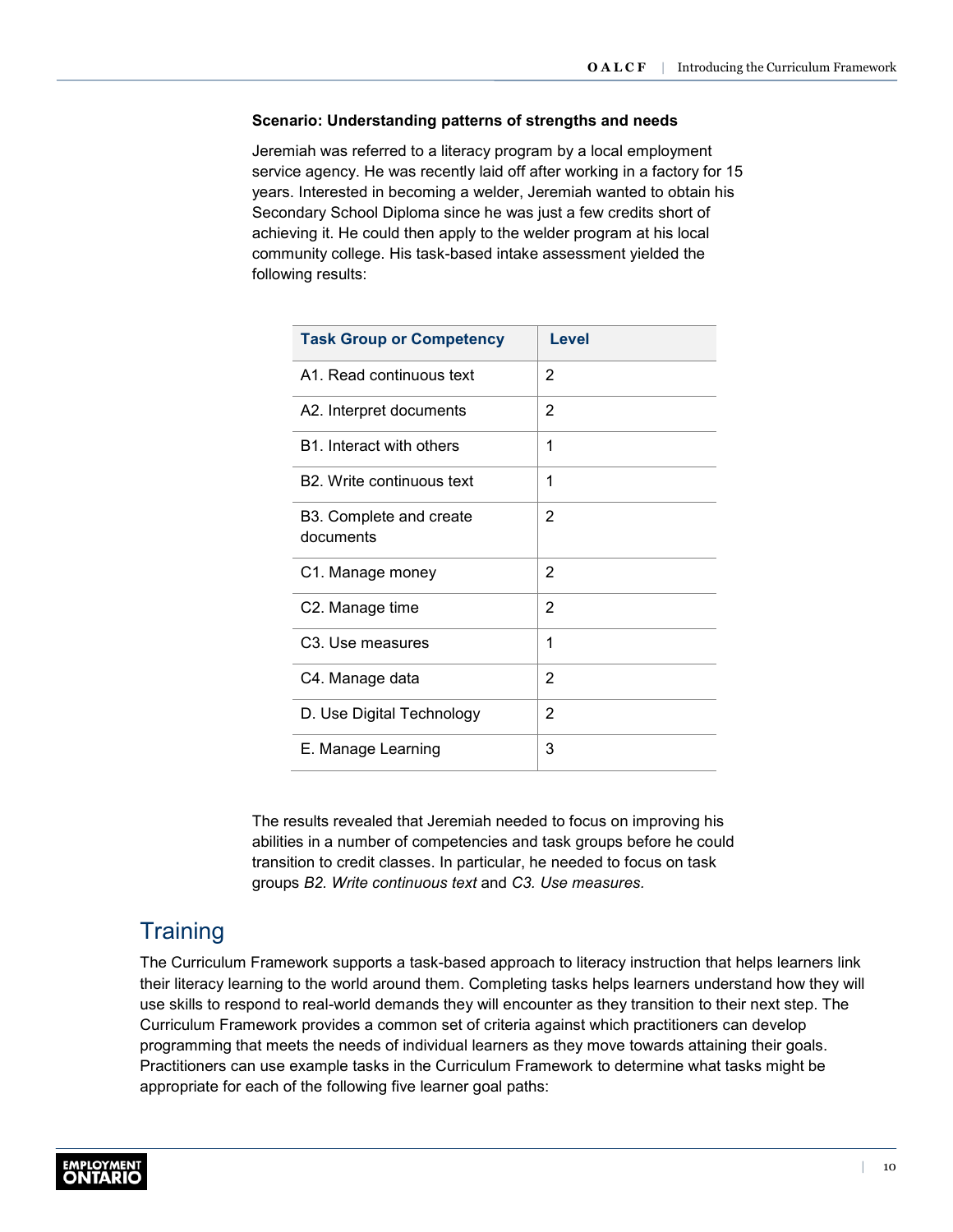- 1. Employment
- 2. Apprenticeship
- 3. Secondary School Credit
- 4. Postsecondary
- 5. Independence

To use the Curriculum Framework effectively, practitioners will need to be able to identify tasks that are appropriate for the learners with whom they are working. Practitioners must also be able to analyze tasks to understand the skill demands they represent. In their analysis of tasks, practitioners will be looking for two main things:

- 1. identifying the competency or task group to which the task belongs
- 2. determining the task's complexity level

To identify the competency or task group to which the task pertains, practitioners need only identify the predominant skill the learner is required to draw on to complete the task. Practitioners can then use the task and performance descriptors within the Curriculum Framework to determine the complexity level for each of the tasks.

### **Using** *Supplemental Tasks for Practitioners*

Practitioners will also need to identify the context of the task when they are either selecting or creating tasks for programming purposes. A learner's cultural and linguistic background and chosen goal path affect the purpose and content of the task. Accessible from the "Understanding the Curriculum Framework" page of the OALCF website is the document *Supplemental Tasks for Practitioners* [\(http://www.tcu.gov.on.ca/eng/eopg/publications/OALCF\\_Supplemental\\_Tasks\\_Mar\\_11.pdf](http://www.tcu.gov.on.ca/eng/eopg/publications/OALCF_Supplemental_Tasks_Mar_11.pdf)) providing additional tasks organized by competency, culture, language, and Level. Brief notes called Cultural Considerations provide practitioners with guidance when they develop tasks for learners from various cultural and linguistic backgrounds.

### **Using** *Integrated Tasks by Goal Path*

Although the competencies are explored separately in the Curriculum Framework, they are intended to work together to inform programming. This is evident in the description of the competencies and task groups where links to other task groups are identified. In this way, the Curriculum Framework supports the use of integrated tasks in literacy programming. Accessible from the "Purpose of the OALCF" page of the OALCF website is the document *Integrated Tasks by Goal Path*

[\(http://www.tcu.gov.on.ca/eng/eopg/publications/OALCF\\_integrated\\_tasks\\_Mar\\_11.pdf](http://www.tcu.gov.on.ca/eng/eopg/publications/OALCF_integrated_tasks_Mar_11.pdf)) reflecting real-life activities in which learners engage. These tasks typically involve a number of competencies and task groups. When used with multilevel learner groups, integrated tasks provide opportunities to adjust activity demands to individual learner's abilities, using task and performance descriptors. For example, a practitioner might choose to develop lessons that revolve around purchasing a new computer for the classroom. The lessons could include instruction and practice regarding

- conducting Internet research on different computer models (*D. Use Digital Technology*)
- comparing costs (*C1. Manage money*)
- reading user reviews (*A1. Read continuous text*)